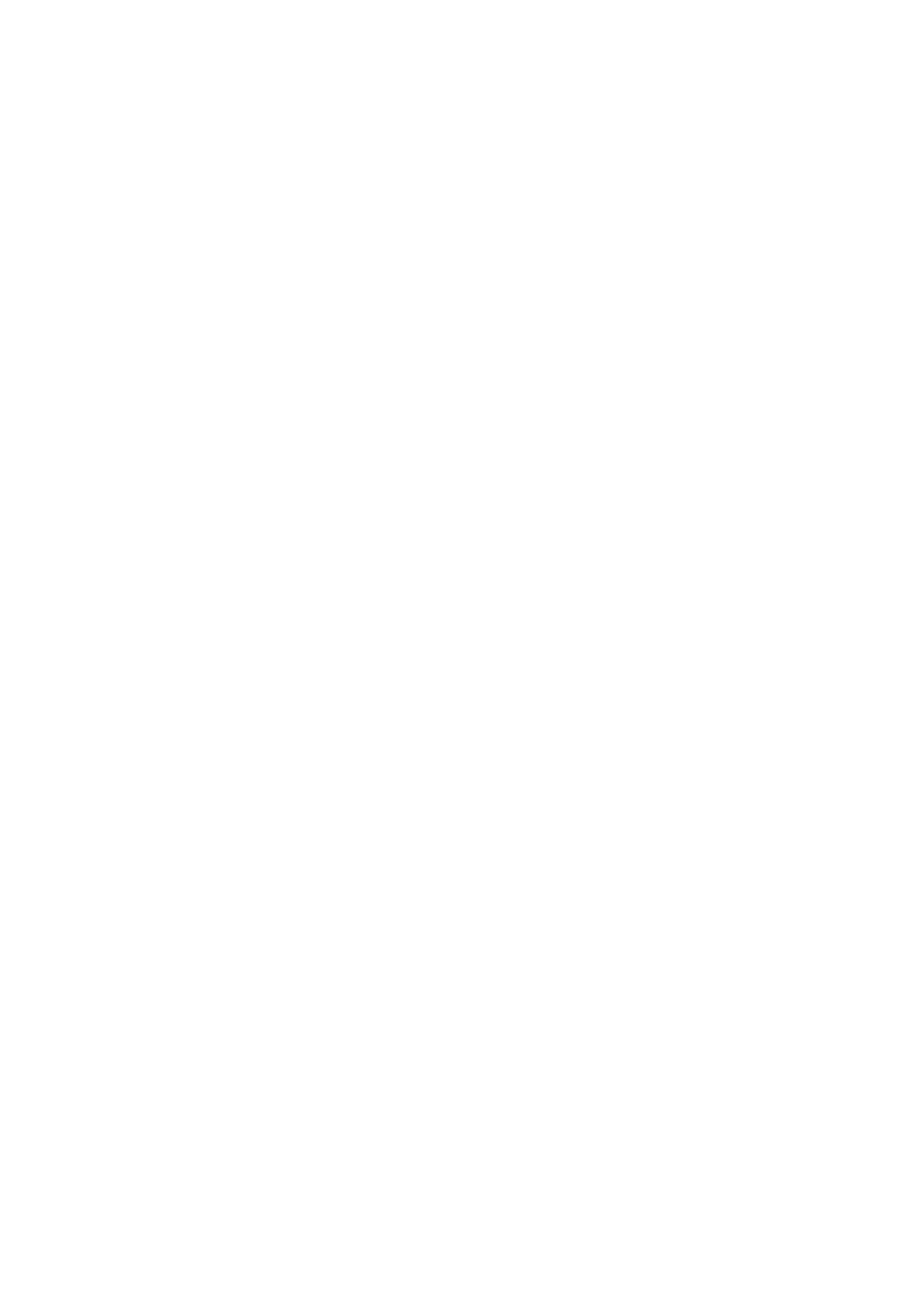# **Contents**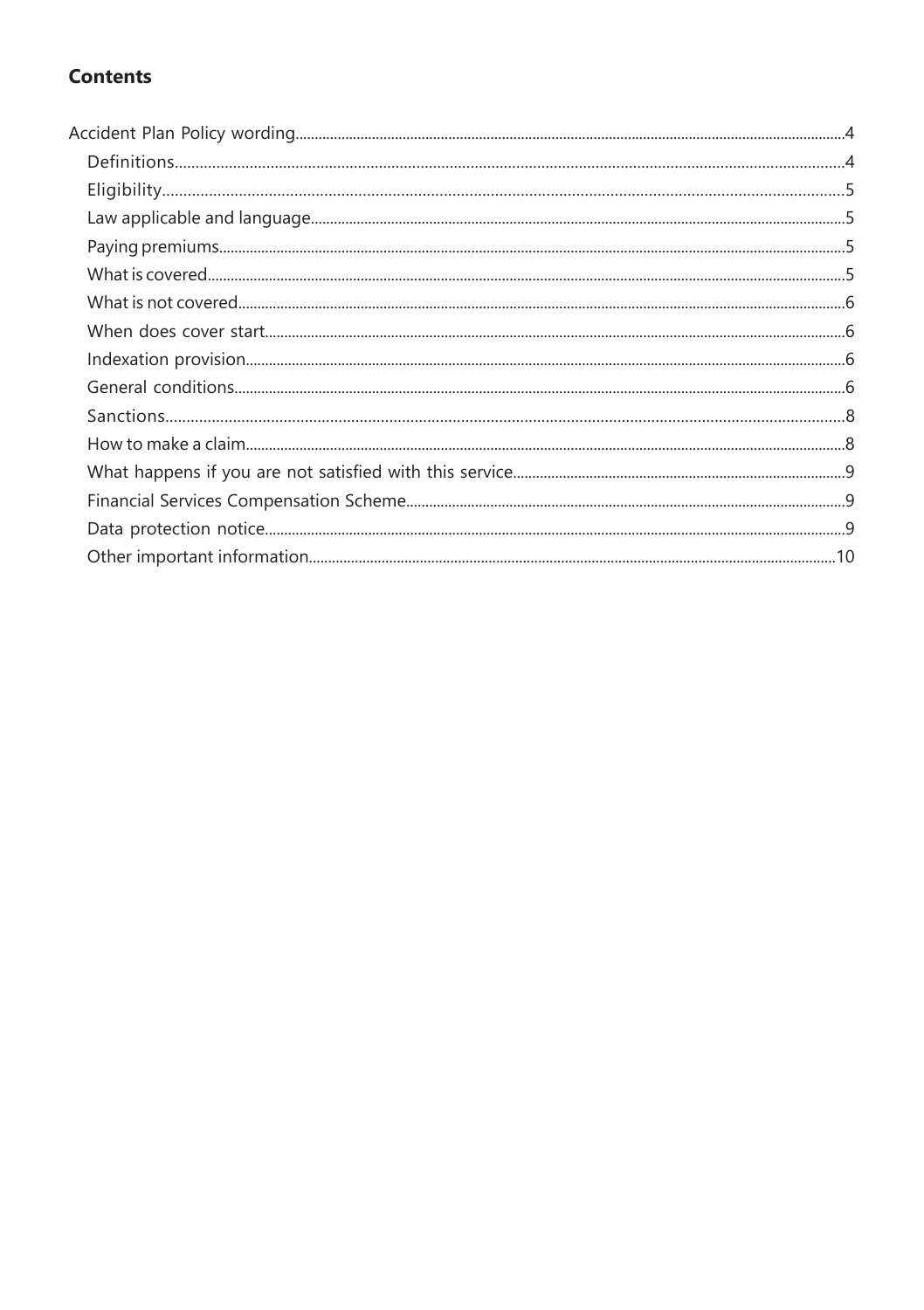# **Policy Wording - Accident Protection Plan**

Thank you for choosing the Accident Protection Plan administered by Union Income Benefit Holdings Ltd (UIB) and underwritten by Stonebridge International Insurance Ltd. In return for the appropriate **premium** this insurance will also pay **you** the **benefit** shown on **your policy schedule** if an **insured person** suffers **accidental death** or **injury** as a result of an **accident** which results in **hospital confinement** of at least 24 hours.

# **1. Definitions**

Where **we** explain what a word means, that word will have the same meaning wherever **we** use it in the **policy**. These words are highlighted in **bold**.

**Accident and Accidental** - a sudden identifiable violent external event that happens by chance and which could not be expected; or unavoidable exposure to severe weather

**Accidental Death** - if during the **period of cover**  an **insured person** suffers an **accident**, which results directly and independently of any other cause within 12 calendar months, in their death.

**Administrator** - Union Income Benefit Holdings Ltd (Union Income Benefit or UIB) who sell and administer the insurance, and manage claims on behalf of the insurer.

**Air travel** – boarding, travelling in or getting out of any fully licensed passenger carrying aircraft (owned by a registered commercial airline).

**Benefit -** the amount the **insured person** is covered for on the **policy**. The cash **benefit(s)** are shown on **your policy schedule.**

**Benefit period** – the maximum number of days for which **benefit** is payable for any hospital confinement as shown on **your policy schedule.**

**CBRN Terrorism** - an unlawful act committed for political, religious or ideological purposes with the aim of influencing a government and/or causing fear among the public that results directly or indirectly in the release of chemical, radiological, biological or nuclear agents.

**Change date** - the date any change was made to **your policy**. This is shown on **your policy schedule.**

**Confinement** – admission to **hospital** as an **inpatient** on the advice of, and under the regular care and attendance of a **qualified medical practitioner.**

**Grace Period** – the 60 day period after a **premium** is due but unpaid.

**Hospital -** an establishment which:

- exists primarily for the diagnosis, medical care and treatment of sick or injured people on an **inpatient** basis under the supervision of **qualified medical practitioner(s)** one or more of whom is available for consultation at all times;
- provides (where appropriate) facilities for major surgery within the confines of the establishment or in facilities controlled by the establishment;
- provides full-time nursing service by and under the supervision of nursing staff
- hospital shall not include a special unit in a hospital or a place existing primarily:
- for the treatment of psychiatric disease or sub-normality;
- for the care of the aged, drug addicts or alcoholics;
- as a health hydro or nature cure clinic, a nursing or convalescent home, extended care facility, rest home or hospice.

**Injury** – an injury which is caused solely by an **accident** and occurs within 90 days of **you**  suffering that **accident.**

**Inpatient** - an i**nsured person** whose **hospital confinement** is as a resident bed patient, for whom a clinical case record has been opened and whose **confinement** is necessary for the medical care, diagnosis and treatment of **injury** covered by this **policy**.

**Insured person** – **you** or **you** and **your partner**  if **you** have selected joint cover. The option that **you** have chosen will be shown on **your policy schedule.**

**Partner** - the person who is living with **you** and to whom **you** are married, or with whom **you** have a civil partnership; or the person who has been living with **you** as a couple, at the same address, for at least 3 months at the date of their death or hospitalisation, as though they were **your** spouse or civil partner.

**Period of cover** – the period between the **start date** and the date up to which **you** have paid the correct **premium.**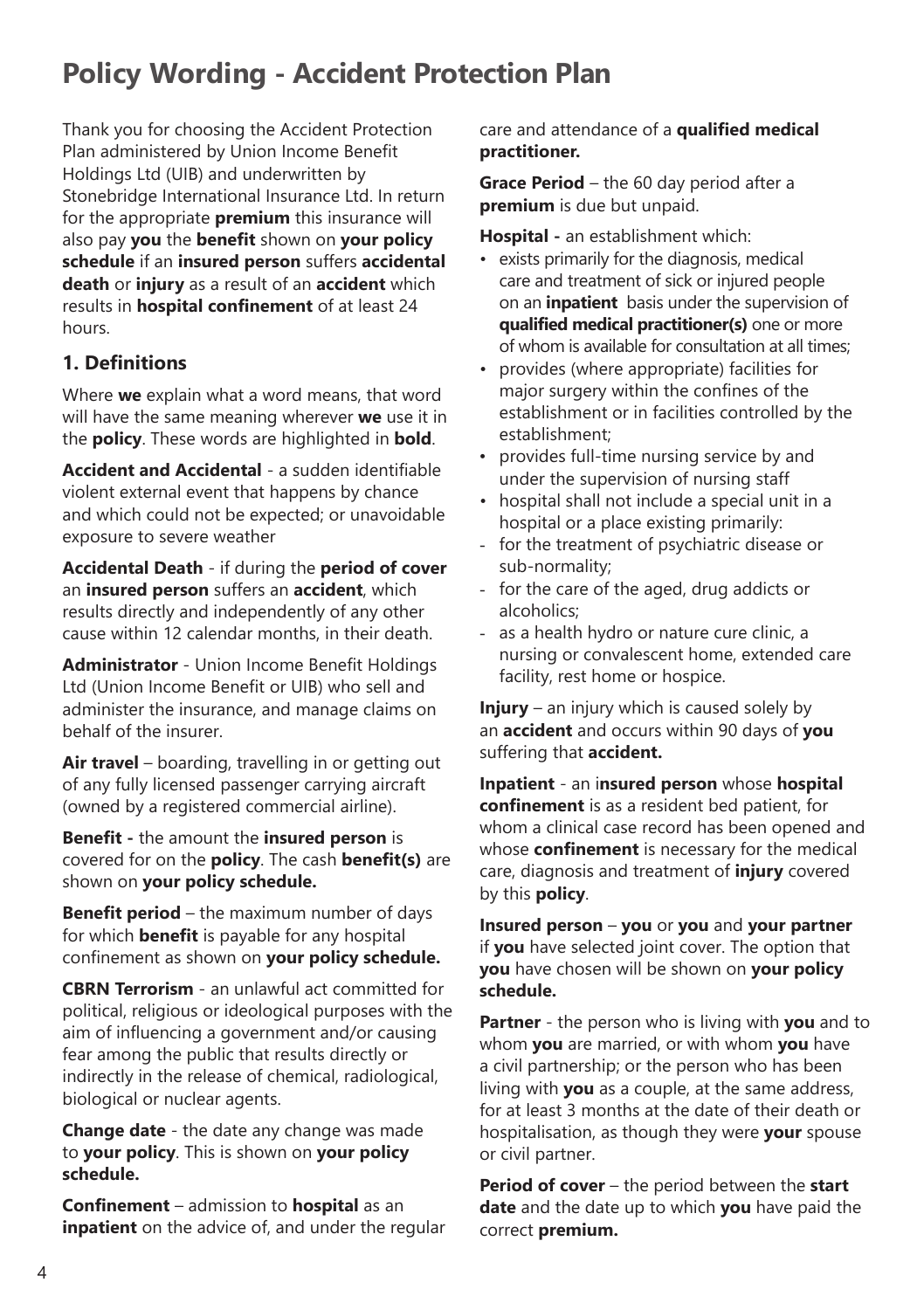**Plan** means this Accident Protection Plan.

**Policy** means the terms agreed between **us** and **you** to provide the insurance cover. The **policy** is made up of the **policy** wording, the **policy schedule** and any information provided as part of the application. These documents should be read together.

**Policy schedule** - the document that forms part of **your policy**; it includes important information that is specific to **your** insurance.

**Policyholder -** the person named on the **policy schedule** who applied for this insurance **policy**, who pays the premium and is legally entitled to cancel the **policy**, or make any changes to the **insured persons**.

**Premium(s)** – the amount **you** pay in return for accident protection cover as set out in **your policy schedule.**

**Qualified medical practitioner** - a doctor or specialist registered or licensed to practise medicine under the laws of the country in which they practise who is neither: **you** nor a **relative** of **yours** unless approved by **us.**

**Relative -** a husband, wife, partner or any other immediate family member related to the **insured person** by blood, marriage or law.

**Sanctions** – Any sanctions, prohibition or restriction under United Nations resolutions or the trade or economic sanctions, laws or regulations of the European Union or United Kingdom.

**Start date** - the date when cover under the **policy** begins. This is shown on **your policy schedule**.

**UK resident** – means resident in England, Scotland, Wales, Northern Ireland, for 7 months out of each year.

**We**, **us** or **our** means the insurer Stonebridge International Insurance Ltd.

#### **You, your** – the **Policyholder.**

# **2. Eligibility**

**We** will cover **you** under this contract if **you** are: **▪** a **UK resident**.

**▪** are aged between 18 and 69 years inclusive at the **start date**.

If **you** have selected joint cover, as shown on **your policy schedule**, **we** will cover **your partner** under this contract if **your partner** is:

#### • a **UK Resident**

• aged between 18 and 69 years inclusive at the **start date** or the **change date** when **you**  select joint cover.

# **3. Law applicable and language**

**You** and **we** are free to choose the law applicable to the policy. **We** propose to apply the laws of England and Wales and by purchasing this policy **you** have agreed to this. The language used to communicate with **you** will be English.

# **4. Paying premiums**

**a. Premiums** are payable monthly and collected by the **administrator** by direct debit.

**b. We** or the **administrator** can change the **premium** by giving **you** 14 days' notice.

If there are any changes to the current level of Insurance Premium Tax (IPT) or any new charges are placed on **us** or the **administrator**, **we**  will change **your premium** from the date any changes are put in place.

# **5. What is covered?**

#### **a. Accidental Death**

If during a **period of cover** an **insured person**  suffers **accidental death, we** will pay the **benefit** as specified in **your policy schedule**.

Special Conditions applicable to this section of the **policy**: if during a **period of cover** an **insured person** disappears and after a period of time it is reasonable for the Police or registration authorities to believe that such **insured person**  has died as a result of **injury**, the death **benefit**  shall become payable subject to a signed undertaking given by the **insured person's**  legal representatives that if the **insured person**  is subsequently found to be alive such death **benefit** shall be refunded to **us**.

#### **b. Hospitalisation (accident only)**

If during a **period of cover** an **accident** occurs causing **injury** to an **insured person** resulting in **hospital confinement** of at least 24 hours **we** will pay the **benefit** appropriate to the period of **hospital confinement.**

The maximum number of days for which **hospital confinement** will be payable across all claims is 180 days.

#### For example:

Insured is hospitalised and claims 60 days of **benefit** payments on the policy. Once these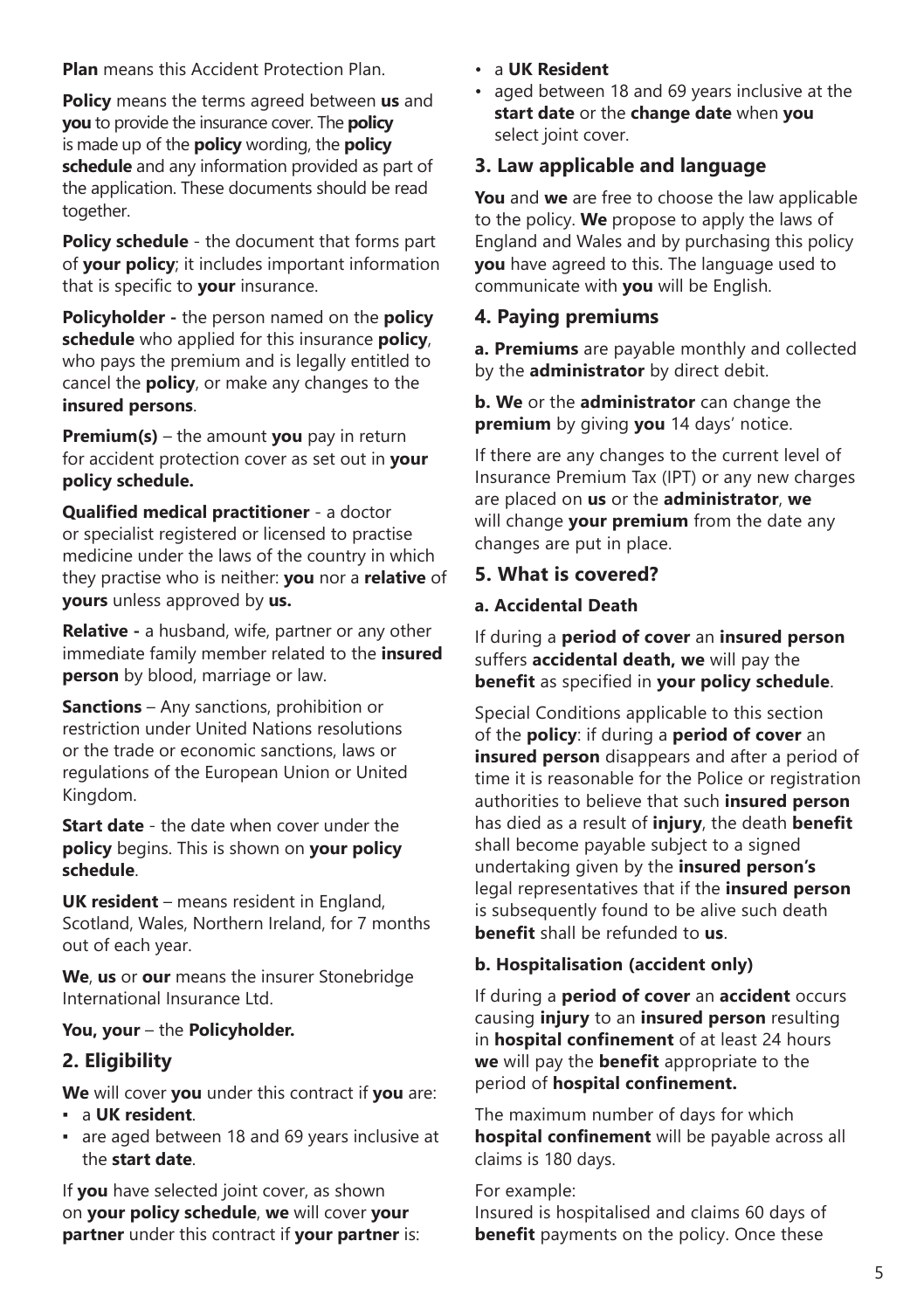have been paid the maximum number of future **hospitalisation benefit** payable on the policy is 120 days.

| <b>Table of Benefits</b>                                                                                                   |          |  |  |
|----------------------------------------------------------------------------------------------------------------------------|----------|--|--|
| <b>Accidental Death</b>                                                                                                    | £150,000 |  |  |
| <b>Hospital Confinement</b><br>(Accidents Only)                                                                            |          |  |  |
| Daily Benefit: (payable<br>for each full 24 hour of<br>Hospital Confinement)<br>Up to a maximum of<br>180 days all claims. | £75      |  |  |
| The above benefits will increase in line with the<br>Indexation Provision set out in section 8.                            |          |  |  |

#### **Claims provisions**

1. Payment for accidental death will only be made if death occurs within 12 months of the accident

2. Once the 180 day limit for hospital confinement is reached then no further hospitalisation benefit will be payable.

# **6. What is not covered?**

**We** will not pay any claim if it is caused directly or indirectly from any of the following:

- naturally occurring conditions that do not result from an **accident**
- any sickness of disease not directly resulting from **injury**
- suicide or attempted suicide or the **insured person** deliberately injuring themselves or putting themselves in danger (unless the **insured person** is trying to save someone's life)
- the **insured person** taking part in an illegal act
- circumstances in which the **insured person** is under the influence of alcohol, drugs or medication according to an official report or independent evidence

Example: If the **insured person** is taking drugs or medication in accordance with a prescription from a **qualified medical practitioner,** or in accordance with the manufacturer's instructions, the **insured person** will be covered. However, if the **insured person** drives a motor vehicle whilst over the legal limit of alcohol at the time and place of the **accident**, this would be considered to be 'under the influence of alcohol' and the **policy** would not pay out.

- war whether declared or undeclared or by armed forces duty, service or operations
- medical error or negligence
- competing in any kind of race other than on foot or while swimming
- participating in diving, underwater diving, mountaineering / rock climbing, potholing or parachuting
- any flying activity except **air travel** (see definitions)
- motorcycling (including riding mopeds and motor tricycles) as a driver or a passenger
- **CBRN Terrorism**
- ionising radiation or contamination by biological or chemical agents or radioactivity from any nuclear fuel or from any nuclear waste or from the combustion of nuclear fuel or the radioactive, toxic, explosive or other dangerous properties of any nuclear assembly or nuclear component machinery thereof

# **7. When does cover start?**

Cover starts from the **start date**. Any change in cover starts from the **change date**. Both dates are shown on **your policy schedule**.

#### **8. Indexation Provision**

At the annual anniversary of the first premium due date the **benefit** and the **premium** will each increase by 5% on the amounts specified in the expiring **policy schedule**. Upon the **benefit** for **accidental** death reaching £200,000 and/or the **benefit** for **hospital confinement**  reaching £100 per 24 hour period such increases shall cease. A revised **policy schedule**  showing the new **premium** and **benefit** will be issued at each anniversary.

#### **9. General conditions**

#### **a. When does cover end?**

All cover under this **policy** will end:

- if the **premium** is not paid when due or within the **grace period**; or
- if the **policy** is cancelled by **you** or by **us**; or
- on the first premium due date following the **policyholder's** 70th birthday; or
- if the **policyholder** ceases to be a **UK resident**; or
- the death of the **policyholder**  whichever occurs first.

If the first **premium** is not paid when due the **policy** will be void.

Cover will end for an insured **Partner**:

- on their death; or
- on reaching age 70; or
- when they no longer meet the definition of **Partner**; or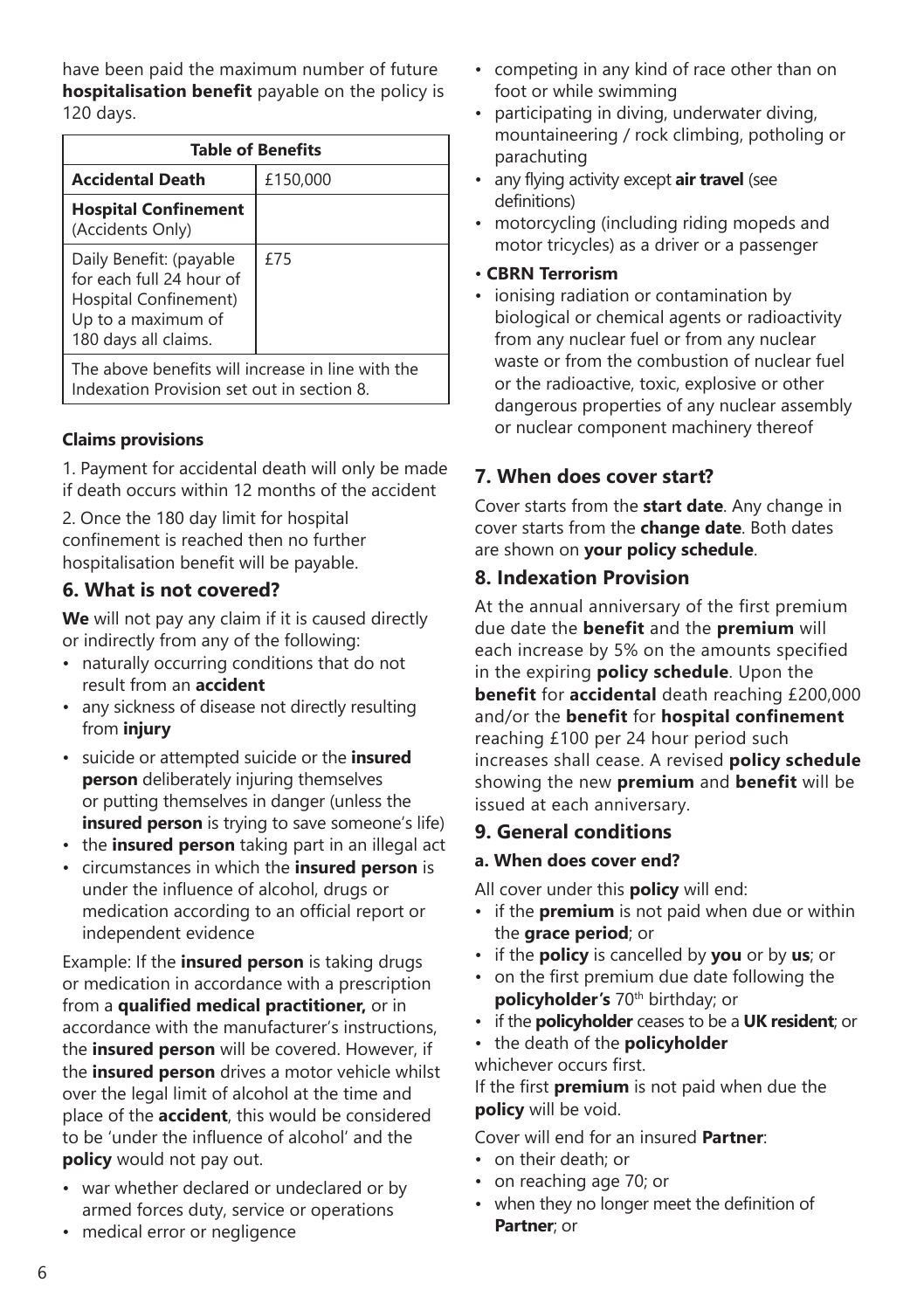• when all cover under the **policy** ends whichever occurs first.

If **you** do not pay **your premium** when due or within the **grace period**, **your** cover will end automatically at the end of the last month **you** paid **your premium**.

#### **b. Cancelling your cover**

Your statutory cancellation rights: **You** may cancel this policy within 30 days of receipt of the policy documents by contacting the **administrator's** Customer Services on the details below. Providing **you** have not incurred eligible claims during the period **we** will refund any **premium you** may have paid.

Cancellation outside the statutory period: If **you** cancel at any other time no refund of any part of **your premium** will be made. **You** will continue to be covered by the **policy** up until the next **premium** due date. No further **premiums** will then be due.

Contact UIB Customer Services

- by email to customercare@uibuk.com
- by telephone on 0343 178 1255 (Mon to Fri 9am - 6pm)
- by writing to Customer Services, Union Income Benefit, 39-51 Highgate Road, London NW5 1RT

**We** or the **administrator** reserve the right to cancel **your** policy when there is a valid reason to do so.

Valid reasons include, but are not limited to:

- **• You** fail to pay the **premium** when due;
- **• You** act in a fraudulent manner;
- **• You** fail to supply requested validation documents;
- **• You** fail to take reasonable care to ensure that information provided by **you** and/or an **insured person** is accurate and not misleading.

**We** will not cancel **your policy** alone or cancel the insurance of an **insured person** solely because of:

- any change in an **insured person's** health or physical condition;
- the number of claims presented or the amount of benefit paid under this **policy**.

**We** may cancel **your policy** or revise the covers and benefits for like categories of **insured person**, but **we** will do this only when **we** cancel or revise all **policies** which **we** have issued under this **plan**.

If **we** cancel **your** policy **we** shall provide **you**  with 14 days prior written notice to the contact details that **we** hold for **you.** Within this notice **we** will advise **you** of **our** reasons for cancelling **your** policy. If **we** are unable to collect a payment **we** will use reasonable endeavours to collect the outstanding payment(s) before exercising **our** right to cancel the policy**.**

# **c. Changing your policy**

If **you** want to change **your policy** or if **your** insurance needs or any of the information **you** have given **us** changes **you** must notify the **administrator** (UIB) on the details below. The **administrator** will update the **policy** and issue a new **policy schedule** each time a change is agreed. Any change made to **your policy** will begin on the date that the **policy schedule** issued to record the change in cover becomes effective.

Contact UIB Customer Services Department: By phone: 0343 178 1255 By Email: customercare@uibuk.com In writing: Customer Services, Union Income Benefit, 39-51 Highgate Road, London NW5 1RT.

**We** reserve the right to make changes or add to these **policy** terms:

- for legal, regulatory or taxation reasons; and/or
- to reflect new industry guidance and codes of practice; and/or
- to reflect legitimate costs increases or reductions associated with providing the **plan** or policies in a similar class of business.

If changes become necessary, they will be applied to all **policies** issued under this **plan**. **We** will not make changes which apply only to **your policy** or to **persons insured** under **your policy**. The **administrator** will contact **you** using the contact details they have for **you** with details of any changes at least 30 days before **we** make them. **You** will then have the option to continue with, or to cancel, the **policy**. Should **you** request that **your policy** be cancelled the **administrator** will cancel it from the last day of the month on which they receive **your** cancellation request, provided that the **premium** for that month was fully paid. No refund of **premium** will be made.

# **d. Fraud**

**You** must not act in a fraudulent way. If **you** or anyone acting for **you**:

- make a claim under the **policy** knowing the claim to be false or exaggerated in any way;
- make a statement to support a claim knowing the statement to be false in any way;
- send **us** a document to support a claim knowing the document to be forged or false in any way; or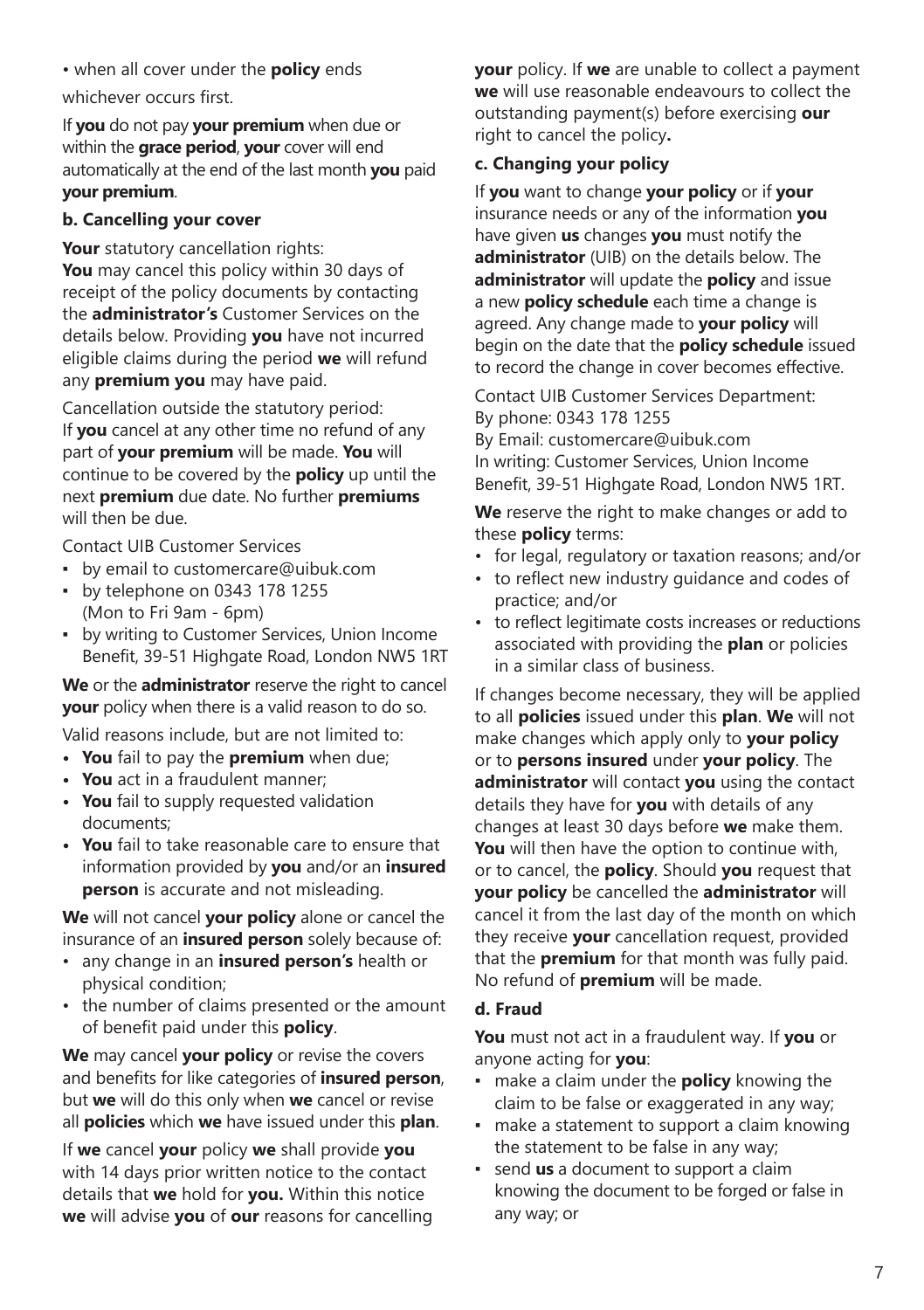▪ make a claim for any loss or damage caused by **your** deliberate act or with **your** agreement.

In these circumstances **we**:

- will not pay the claim;
- will not pay any future claim, which may, or may not, have already been notified to **us**;
- may declare the **policy** void;
- will be entitled to recover from **you** the amount of any claim already paid under the **policy**;
- will not return any of **your premiums**;
- may let the police know about the circumstances.

#### **e. Moving abroad**

**Benefit** will not be paid for an **accident** which happens to an **insured person** under this **policy** if at the date of the **accident** the **insured person** has been outside the United Kingdom for more than 12 weeks in the preceding 52 week period. Cover in respect of that **insured person** will cease on the last day of the twelfth week.

If **you** wish to extend cover to include such absences, then please write to the **administrator** with full details before the **insured person** concerned leaves the United Kingdom. **We** will then decide whether **we** are able to extend cover to the **insured person** while they are abroad. If **we** do, **we** will send you written confirmation to the details that **we** extending the cover under this **policy**.

**f.** In deciding to accept this insurance and in setting the terms and premium, we have relied on the information you have given us. You must take reasonable care to provide complete and accurate answers to the questions asked ensure that information provided by you and/ or an insured person when you take out the policy is accurate and not misleading when you take out or make changes to your policy. If the information provided by you is not complete and accurate:

- we may cancel your policy and refuse to pay any claim, or
- we may not pay any claim in full, or
- we may revise the premium, or

• the extent of the cover may be affected. If you become aware that any information you have given is incomplete or inaccurate, please contact us as soon as possible. Their contact details are on page 9 of the Policy Wording.

# **10. Sanctions**

**We** will not be liable to provide cover (including payment of a claim or provision of any other benefit) under this policy if **we** are prevented

from doing so by any **sanction** which prohibits **us** or **our** parent company (or **our** parent company's ultimate controlling entity) from providing cover under this policy. **Sanctions** change from time to time and can include prohibiting the transfer of funds to a sanctioned country, freeze the assets of a government, the corporate entities and residents of a sanctioned country, or freeze the assets of specific individuals or corporate entities.

This means that if **you**, or any third party who has suffered a loss which would otherwise be covered under the policy, are the subject of a **sanction**, **we** may not be able to provide cover under the policy.

# **11. How to make a claim**

To make a claim under the **policy** please, request a claim form from the **administrator** - Claims Department, Union Income Benefit, 39/51 Highgate Lane, London NW5 1RT Telephone: 0800 014 7024 Email: claims@uibuk.com

The **administrator** will ask for details and any relevant information **we** need in order to consider the claim. The person who is able to claim on **your policy** will normally be **you** or **your** legal representative in the event of **your** death.

Once **we** agree to pay the claim **we** will usually pay any cash **benefits** to **you** or **your** legal representative promptly once settlement terms are agreed. No interest is payable by **us** on claim settlements.

#### **Other insurance**

**You** cannot keep in force or claim benefit under more than one **policy** principally providing **accidental death** benefits which has been issued under guaranteed acceptance and is administered by Union Income Benefit Holdings Ltd and underwritten by Stonebridge International Insurance Ltd and in respect of which a **premium** is paid. If **you** hold more than one of these **policies**:

- **we** will consider **you** to be insured under the **policy** which provides the highest benefits; or
- if the benefits are the same **we** will consider **you** to be insured under the **policy** which was issued first.

In any case, **we** will refund the premium paid for **you** under the **policy** which is not giving cover and issue an amended **policy schedule** showing the correct details.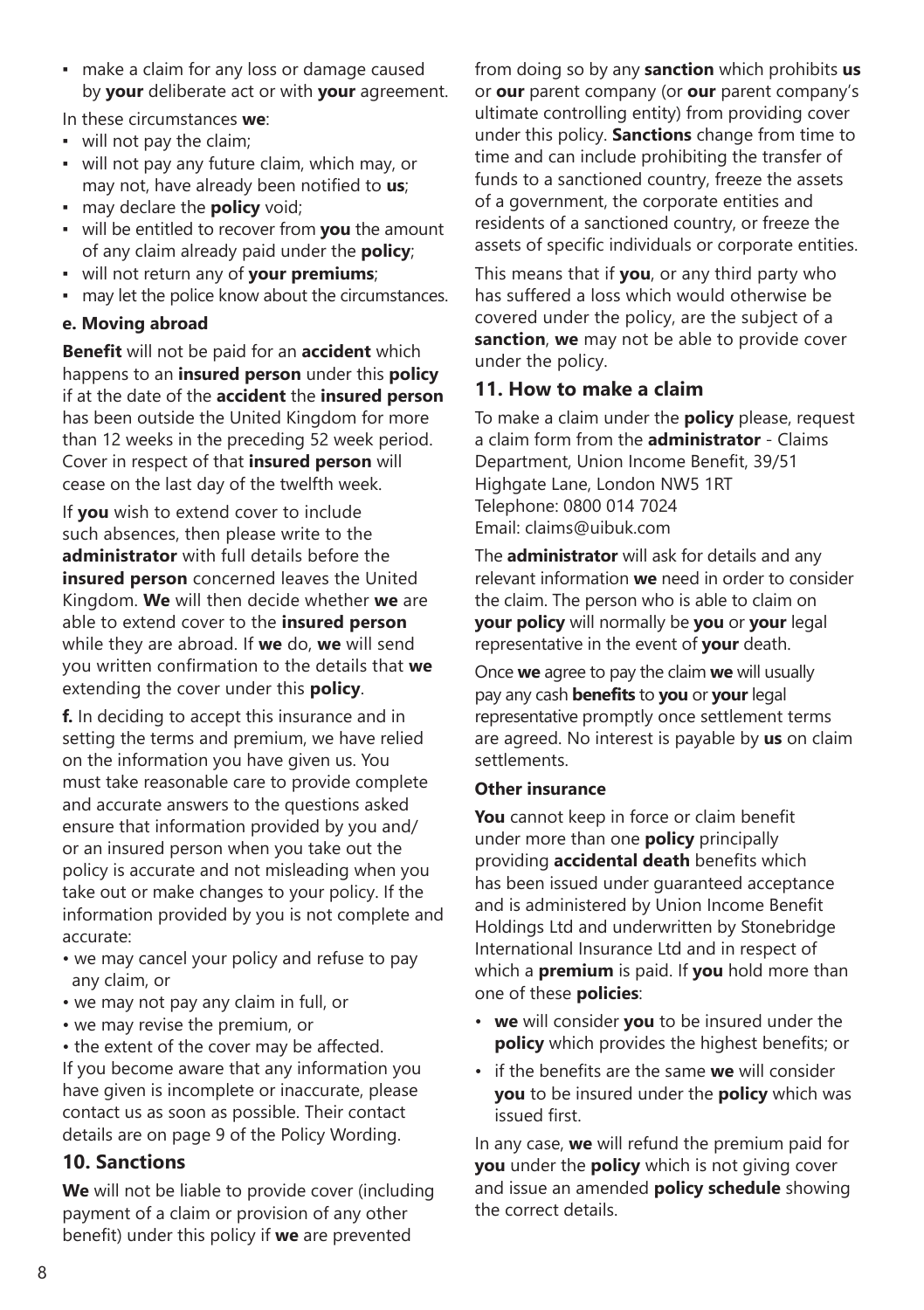# **12. What happens if you are not satisfied with the service?**

**We** and the **administrator** - Union Income Benefit Holdings Ltd always try to provide a firstclass standard of service. However, sometimes things can go wrong. If **you** have a complaint **you** should contact the **administrator,** Union Income Benefit who arranged this insurance for **you**;

- by email: customerrelations@uibuk.com
- by phone on: 0343 178 1255
- by writing to: Customer Relations, Union Income Benefit, 39/51 Highgate Road, London NW5 1RT

If the **administrator** cannot resolve the complaint to **your** satisfaction, **you** can contact:

Financial Ombudsman Service, Insurance Division, Exchange Tower, London E14 9SR. Phone: 0800 0234567 or fax: 020 7964 1001. Email: complaint. info@financial-ombudsman.org.uk. FOS is an independent organisation that arbitrates on complaints about general insurance products. It will consider complaints after the firm has given **you** written confirmation that they have been through their full complaints procedure. **You** have six months from the date of the firm's final response in which to refer **your** complaint to the FOS.

Making a complaint to FOS does not affect **your** right to take legal proceedings. **We** and the **administrator** are bound by a FOS decision but **you** are not.

# **13. Financial Services Compensation Scheme (FSCS)**

In the unlikely event **we** are unable to meet **our** liabilities, **you** may be entitled to compensation under the Financial Services Compensation Scheme. Further information can be obtained from the Financial Services Compensation Scheme by visiting their website at www.fscs.org. uk, by contacting them via email on enquiries@ fscs.org.uk

in writing to Financial Services Compensation Scheme, PO Box 300, Mitcheldean, GL17 1DY; or by telephone 0800 678 1100 or 020 7741 4100.

# **14. Data protection notice**

The Personal Information **you** provide.

Stonebridge International Insurance Ltd, the insurer (**we**/**us**) and Union Income Benefit Holdings Ltd, the **administrator**, are the joint data controllers (as defined in the Data Protection Act 2018 and any successor regulation (DPA)) and fully accept the responsibility of protecting the privacy of customers and the confidentiality and security of personal information provided to either party.

In this notice, Personal Information is personal data (as defined in the DPA) and means any information that identifies an individual and includes any special category personal information (as defined in the DPA e.g. information about health or medical condition(s)).

Where this notice refers to **you** or **your** Personal Information, this will include any information that identifies another person whose information **you** have provided to **us** or the **administrator**. **We** and the **administrator** will assume that they have appointed **you** to act for them. **You** agree to receive on their behalf any data protection notices from **us** or the **administrator**.

**Your** Personal Information will be used for the purpose of providing insurance services: to decide if **we** can offer insurance to **you**; to administer **your** policy and to handle claims. The Personal Information **we** collect will include name, address, date of birth and financial information. If a claim is made, **we** will collect additional information about the claim. Where this includes special category data eg information relating to health, where appropriate **we** will ask **you** for consent to collect this information.

**Your** Personal Information will be used by **us** and the **administrator** for legitimate interests **we** or the **administrator** have as a business including customer profiling to better understand customers, improve products and to suggest other products that may be relevant to customers including marketing and for management and audit of business operations. **We** or the **administrator** will only communicate with **you** in line with any marketing preferences that **you** have given **us** or the **administrator** and this may continue after **your** policy has ended. **Your** marketing preferences can be updated at any time by contacting the **administrator**: By email: customercare@uibuk.com By phone: 0343 178 1255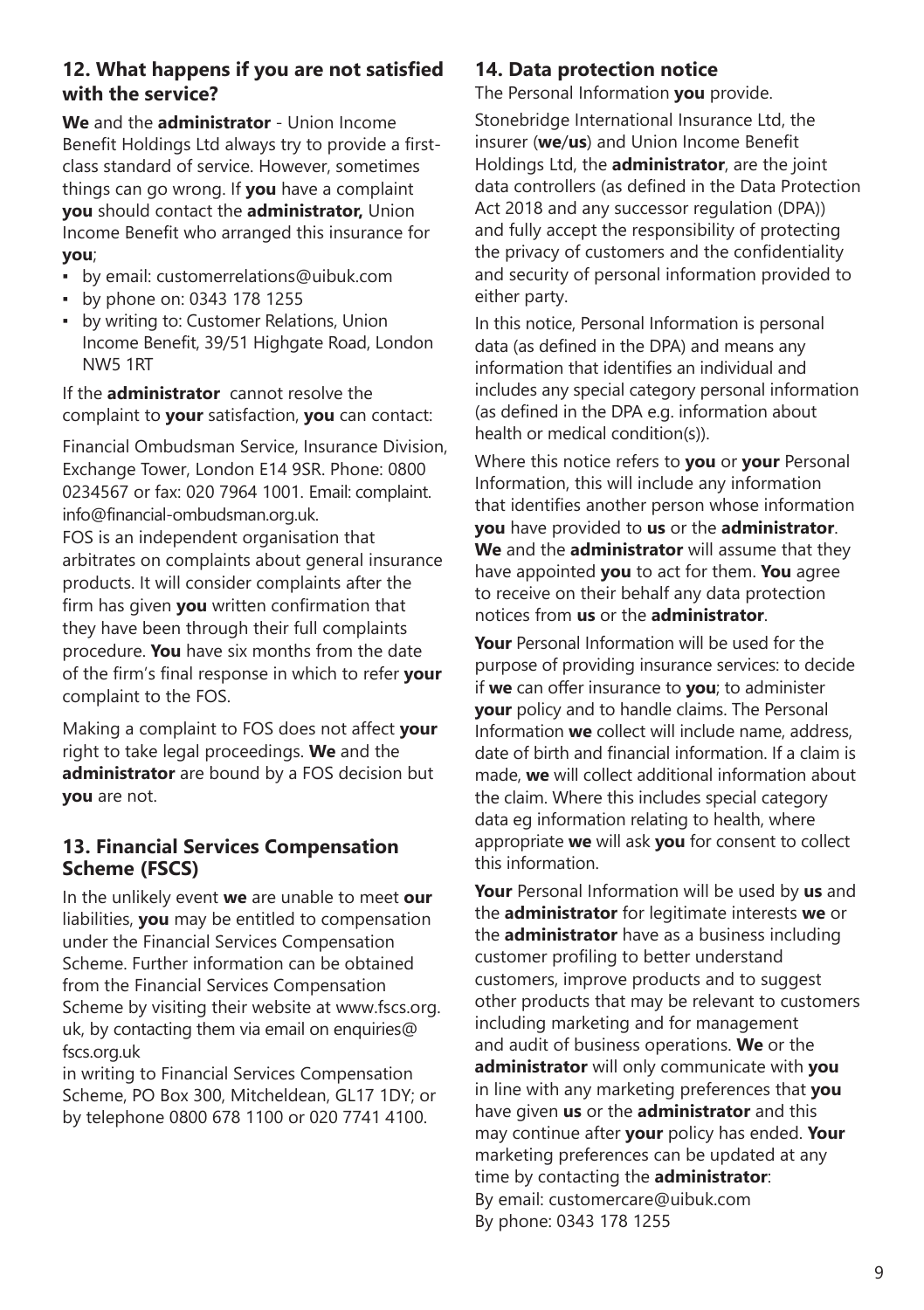By post: Customer Services, Union Income Benefit, 39/51 Highgate Road, London NW5 1RT.

**We** or the **administrator** may share **your** Personal Information with the Embignell group, reinsurers, business partners and agents to help administer the products and services and to keep regulatory obligations.

**We** or the **administrator** may also pass **your** Personal Information to other insurers and regulatory and law enforcement bodies for the prevention of fraud, financial crime or where the law requires **us** or the **administrator** to do so.

**We** or the **administrator** may transfer **your** Personal Information to countries outside the EEA which may not have the same level of data protection as in the United Kingdom, but if this is necessary it will be ensured that appropriate safeguards are in place to protect **your** Personal Information.

**We** may carry out automated decision making based on **your** Personal Information. This will include **your** age and the level of cover and is used to calculate the price of cover that **we** provide.

**We** and the **administrator** may monitor and/ or record **your** communication with **us** or the **administrator**, either ourselves or using reputable organisations selected by **us**, to ensure consistent servicing levels and operations. **We** or the **administrator** will keep information about **you** only for so long as it is appropriate. **We** and the **administrator** need **your** personal information to administer **your** policy or handle any claims whilst **your** policy is in force. **We** may need to keep information after **your** policy has ended to ensure **we** and the **administrator** have an accurate record of our relationship to **you** and communications that **we** or the **administrator** had or where **we** are required to keep the information for legal, regulatory or tax purposes.

**You** have the right to ask **us** to delete **your** data or cease processing it at any time, however **we** may not be able to do this if **we** require **your** data in respect of our contract with **you**. The **administrator** has a dedicated Data Protection Officer who **you** can contact for any queries or to exercise any of **your** rights under data protection regulations including: data subject access requests, correcting **your** information, making a complaint. If **you** believe

**we** or the **administrator** are holding inaccurate information about **you** or wish to request a copy of **your** information, **you** should contact the **administrator**.

Contact Details:

Data Protection Officer

By email: dataprotection@embignell.com By post: Data Protection Team, Union Income Benefit 39/51 Highgate Road, London NW5 1RT.

The information that **you** have requested will be provided in a suitable format to meet **your** requirements.

If the complaint cannot be resolved to **your** satisfaction, **you** can contact the Information Commissioner's Office who are the Supervisory Authority in the UK protecting the rights of individuals under current Data Protection regulations.

Website: www.ico.org.uk

By post: Information Commissioner's Office, Wycliffe House, Water Lane, Wilmslow, Cheshire SK9 5AF

By telephone: 0303 123 1113

More detail is also available in the **administrator's** Privacy Policy which can be viewed online at www.embignell.com/privacy-policy

# **15. Other important information**

Accident Protection Plan is underwritten by Stonebridge International Insurance Ltd, authorised by the Prudential Regulation Authority and regulated by the Financial Conduct Authority and the Prudential Regulation Authority, register number 203188.

Union Income Benefit Holdings Ltd and Stonebridge International Insurance Ltd are both members of the same group of Companies and are ultimately owned and controlled by the Parent Company Embignell Ltd, registered in England no 05871053.

Union Income Benefit Holdings Ltd acts an agent of the Insurer for sales, administration, claims management and complaints.